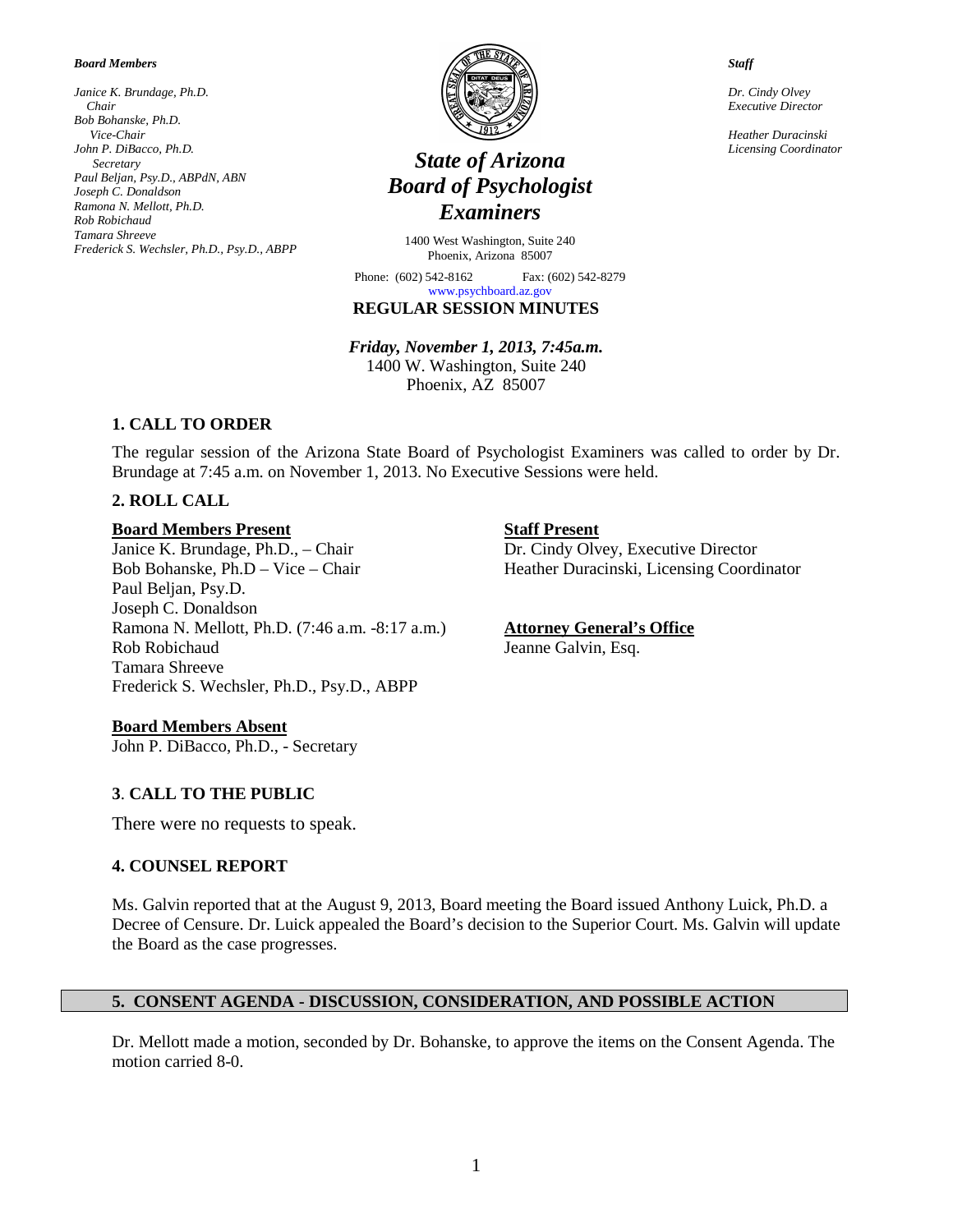#### **(a) MINUTES:**

- March 1, 2013, Regular Session [Vote 6-0-2 with Mr. Robichaud and Ms. Shreeve abstained]
- July 12, 2013, Regular Session [Vote 7-0-1 with Ms. Shreeve abstained]
- August 9, 2013, Regular Session [Vote 4-0-3 with Dr. Bohanske, Dr. Wechsler, and Ms. Shreeve abstained]
- September 6, 2013, Regular Session [Vote 7-0-1 with Ms. Shreeve abstained]

#### **(b) DISCUSSION/DECISION REGARDING PSYCHOLOGY APPLICATIONS**

#### **i. REQUESTING APPROVAL FOR EXAM (EPPP) ONLY**

• Nicole Burr, Psy.D.

#### **ii. REQUESTING APPROVAL FOR EXAM AND LICENSURE**

- Vanessa Berens, Ph.D.
- Mary Burns, Ph.D.
- Adrian Fletcher, Psy.D.
- Kristen Lilly, Ph.D.
- Rosalinda Reyes, Ph.D.
- Christopher Wenner, Ph.D.
- Shelley Wolfe, Ph.D.
- Brigid Zarbock, Ph.D.

#### **iii. REQUESTING APPROVAL OF LICENSURE BY CREDENTIAL**

• Curtis Hill, Ph.D., NRHSPP

#### **iv. REQUESTING APPROVAL OF SUPERVISED PROFESSIONAL EXPERIENCE HOURS AND LICENSURE**

- Heather Brister, Ph.D.
- Jason Norlien, Psy.D.
- **(c) REQUEST FOR EXTENSION OF TIME TO TAKE EPPP EXAM FROM NATHAN VELEZ, PH.D.**
- **(d) REQUEST TO CANCEL/WITHDRAW APPLICATION FOR LICENSURE FROM HEATHER MCDERMOTT, PSY.D.**

#### **6. DISCUSSION, CONSIDERATION, AND POSSIBLE ACTION REGARDING APPLICATION FOR LICENSURE AS A PSYCHOLOGIST SUBMITTED BY SUSAN PROEBSTING, PH.D. AND POSSIBLE DENIAL OF THE SAME**

Dr. Wechsler provided a summary to the Board stating that on October 25, 2013, the Application Review Committee met and reviewed Dr. Proebsting's application for licensure and subsequent submissions. It was the consensus of the Committee to forward Dr. Proebsting's application to the Board as Dr. Proebsting has been away from the field of psychology since completing her education and supervised experience 13 years ago.

Dr. Proebsting was present telephonically, requested to speak, made a statement and answered Board members' questions. Dr. Proebsting provided background information to the Board. Board members asked Dr. Proebsting whether she has obtained continuing education or formal courses since her absence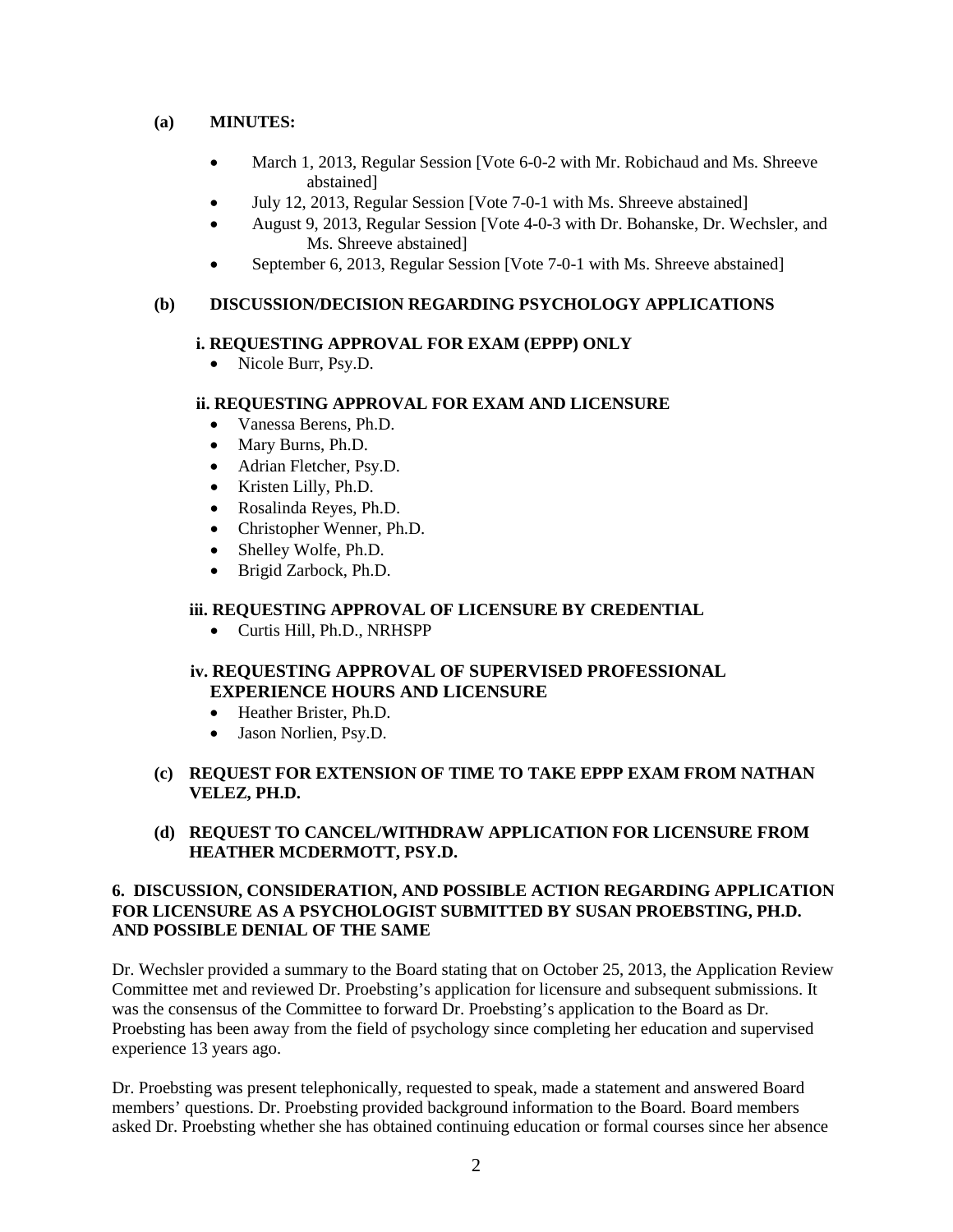from the field of psychology. Dr. Proebsting stated that she has not obtained continuing education or taken formal courses in the field of psychology but has read psychology journals and articles. Board members asked Dr. Proebsting how she plans to update her knowledge of the psychology profession. Dr. Proebsting asked the Board for guidance/recommendations.

The Board deliberated and expressed concern regarding Dr. Proebsting's prolonged absence from the psychology field. Board members stated that they would like to see Dr. Preobsting update her knowledge of the psychology profession. After deliberation, Dr. Mellott made a motion, seconded by Dr. Wechsler, to table Dr. Proebsting's application to allow Dr. Proebsting to submit a plan to the Board outlining steps she will take to update her knowledge of the psychology profession. The motion carried 8-0. Dr. Proebsting requested to work with a Board member as she develops her plan; however, it was suggested that Dr. Proebsting contact the Board's Executive Director.

#### **7. DISCUSSION, CONSIDERATION, AND POSSIBLE ACTION REGARDING APPLICATION FOR LICENSURE AS A PSYCHOLOGIST SUBMITTED BY ROXANNE HAIT, PSY.D.**

Dr. Wechsler recused from reviewing this item. Dr. Beljan provided a summary to the Board. Upon review of Dr. Hait's Supervised Preinternship Experience Verification form from EMPACT, he noted that Dr. Hait's experience at EMPACT may not meet the statutory requirements of A.R.S. §32-2071(E). After deliberation, Dr. Mellott made a motion, seconded by Dr. Beljan, to issue a RAID letter to Dr. Hait regarding her experience at EMPACT. The motion carried 7-0-1 with Dr. Wechsler recused.

*Dr. Mellott left the meeting at 8:17 a.m.*

#### **8. DISCUSSION, CONSIDERATION AND POSSIBLE ACTION RELATING TO 2014 CALENDAR OF BOARD AND COMMITTEE MEETINGS AS WELL AS COMMITTEE ROTATIONS FOR THE BOARD'S APPLICATION REVIEW COMMITTEE AND COMPLAINT SCREENING COMMITTEE**

Dr. Olvey provided a summary to the Board. There were no changes noted to the 2014 calendar or the 2014 Committee Rotations.

#### **9. DISCUSSION, CONSIDERATION AND POSSIBLE ACTION RELATING TO OMBUDSMAN REPORT LISTING "ARIZONA BOARDS THAT CITE ERRANT IMMIGRATION REQUIREMENTS FOR LICENSING"**

Dr. Olvey provided a summary to the Board stating that the Ombudsman office released an investigative report pertaining to the Arizona Medical Board. The report cited 18 Board's, which included the Arizona Board of Psychologist Examiners, as having the wrong statute citation (A.R.S. §1-501) on its citizenship verification form. Dr. Olvey stated that the statute citation was changed April 1, 2013, to reflect the correct statute citation (A.R.S. §41-1080) at the advice of the Board's Assistant Attorney General, Jeanne Galvin. Additionally, Dr. Olvey stated that the previous statute citation was utilized in November, 2007 at the Attorney General's Office. Dr. Olvey stated that in consultation with the Board Chair, a letter was sent to Senator Barto indicating that the Board has been and continues to verify citizenship for applicants. The letter also stated that the statute citation was changed from A.R.S. §1-501 to A.R.S. §41-1080 on April 1, 2013.